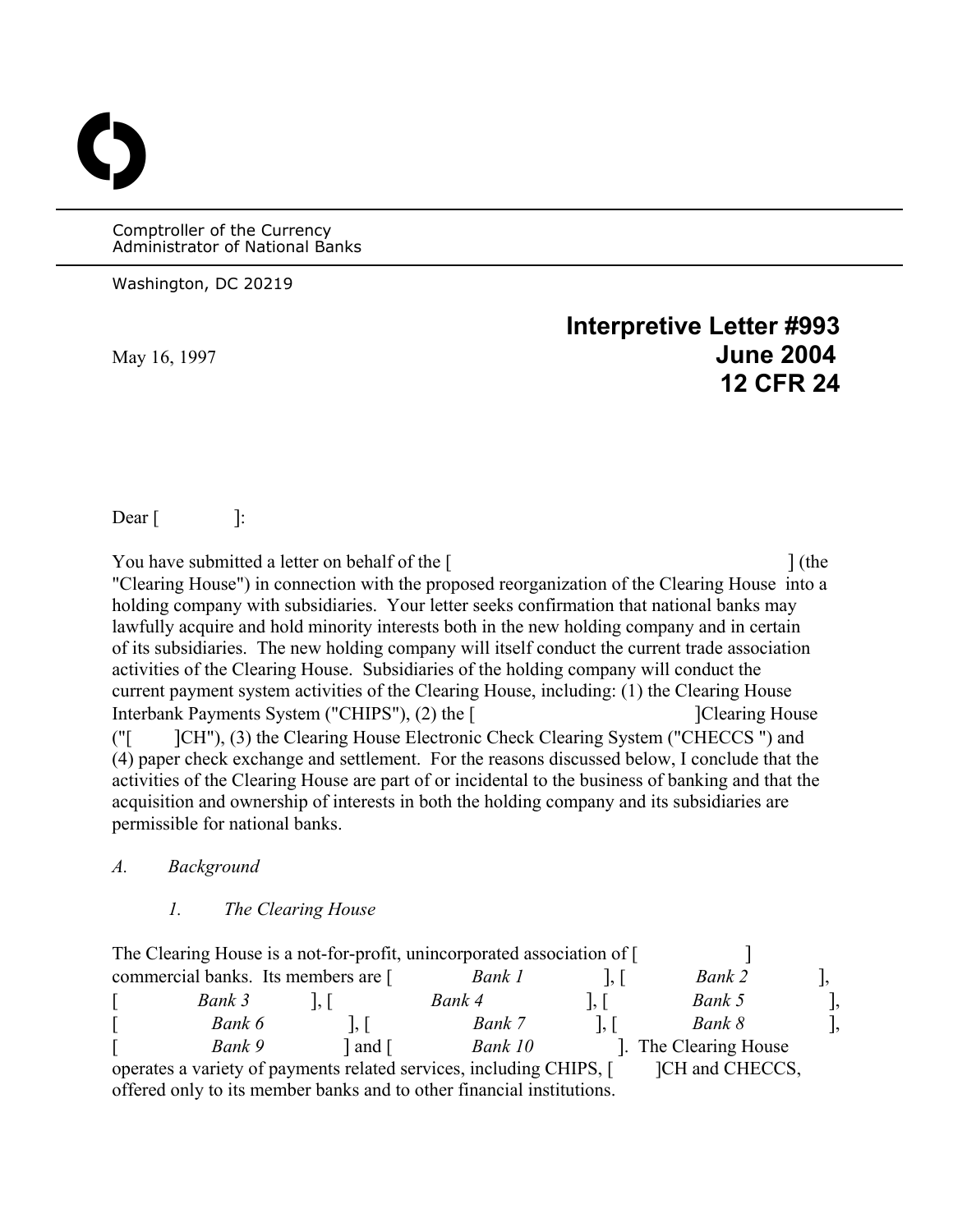## *2. The Proposed Structure and Activities*

The proposed structure consists of a holding company (the "Holding Company") and several subsidiaries. The Holding Company will be the successor to the Clearing House and will also be a not-for-profit organization. The Holding Company and its subsidiaries (collectively, the "Clearing House LLC's") will each be organized as a Delaware limited liability company ("LLC").

The Holding Company will have at least two subsidiaries that will conduct the payments related activities currently conducted through the Clearing House. One such subsidiary ("**[***XXX***]**") will operate CHIPS. One or more other subsidiaries (collectively, the "SVPCo's") will operate the small value payment systems currently operated by the Clearing House ([ ]CH, CHECCS, and paper check clearing)[.1](#page-1-0) The Holding Company also will have a subsidiary ("ServiceCo") that will own and operate the computer facilities and related licenses used by the Holding Company's subsidiaries in the conduct of their activities.

It is currently anticipated that each of ServiceCo, **[***XXX***]** and the SVPCo's will be organized as for-profit organizations, although the practicality of establishing one or more as a not-for-profit organization is still being considered. In either case, it is expected that revenues from fees will be priced on a basis that will approximate expenses.

The specific activities of these various entities are described below:

# *a. Payments Related Activities*

As noted, **[***XXX***]** and other SVPCos will collectively conduct the current payments related activities of the Clearing House and provide a variety of payments related services to members and other financial institutions.

**CHIPS: [***XXX***]** will operate CHIPS. CHIPS is a large-dollar electronic funds transfer system in the United States that is the primary wholesale electronic payment system supporting the international transfer of U.S. dollars between domestic and foreign banks. CHIPS links over 100 large banking institutions and currently transfers and settles approximately \$1.3 trillion in payments on an average day. CHIPS provides clearing house functions for these payments among members. Through CHIPS, participating institutions (generally, national and

<span id="page-1-0"></span> $<sup>1</sup>$  There may be a period while the restructuring is being completed, however, during which the Holding</sup> Company will conduct certain of the activities currently conducted by the Clearing House (other than CHIPS). The Clearing House anticipates that the Holding Company initially will establish one SVPCo subsidiary that will operate all of the current small value payment systems of the Clearing House. Over time, however, the Holding Company may divide these activities among additional SVPCo subsidiaries and may establish new SVPCo subsidiaries to operate additional small value payment systems.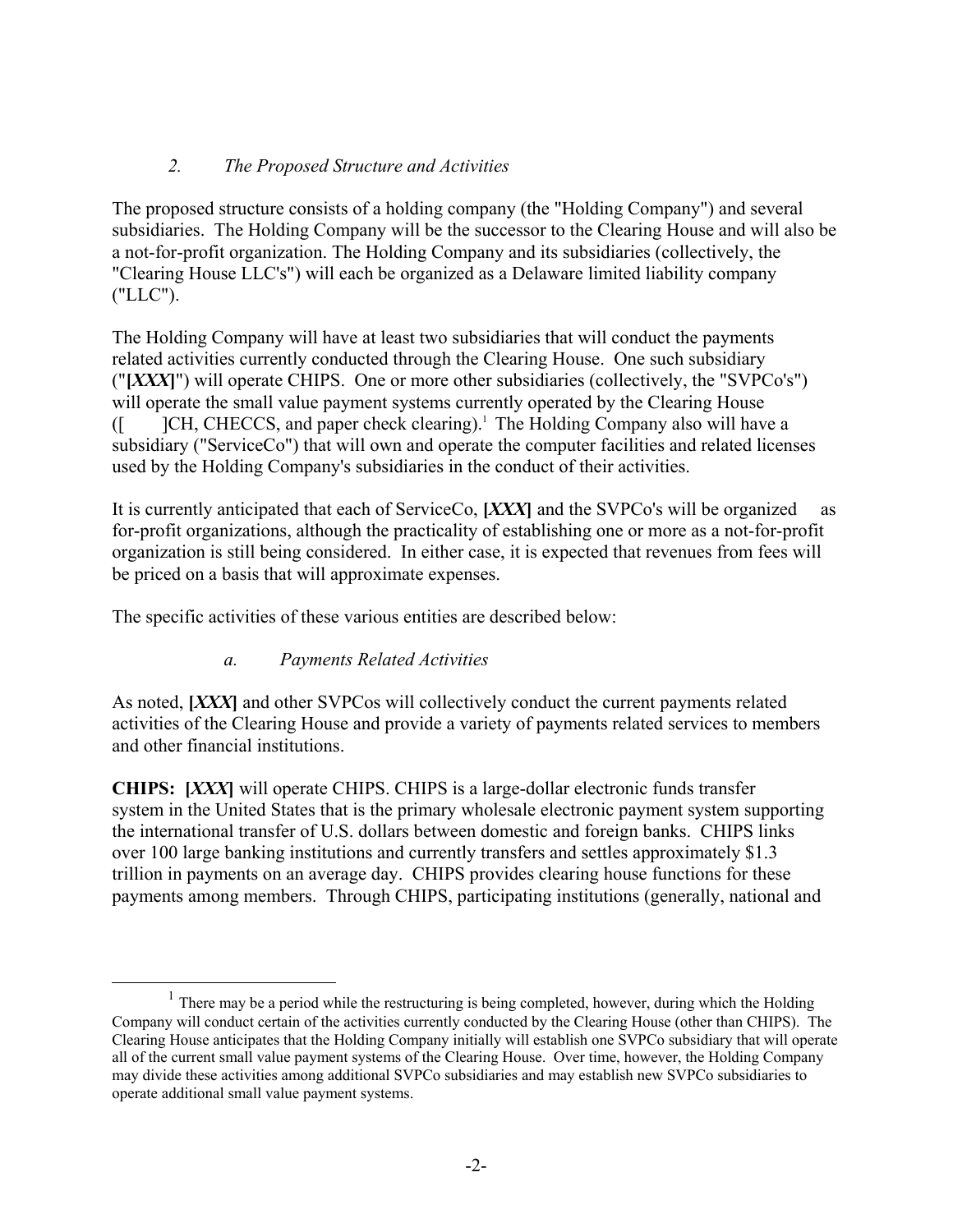state banks, private banks licensed under [ *State* ] banking law, branches and agencies of foreign banks, and qualified Edge Act subsidiaries) can send *inter se* electronic messages on payment instructions and additional transaction data related to payment instructions. CHIPS also provides processing of those payments and arranges for settlement between its members on a multilateral net basis at the end of each business day.<sup>[2](#page-2-0)</sup>

The other SVPCo will operate the small value retail payment systems currently conducted by the Clearing House: [ ]CH, CHECCS and paper check clearing services.

[  $\|CH:$  Automated clearing houses ("ACH"), like the  $\|CH$ , are electronic funds transfer systems designed predominantly to handle repetitive small dollar payments. Essentially, an ACH operates as an electronic alternative to the traditional paper-based check collection system. Usually, the ACH receives from member originating institutions batch payment instructions for the crediting and debiting of deposit accounts. These instructions are called entries. The ACH processes the entries by editing, balancing and sorting the payment data in the entries and then transmits the entries directly or indirectly (though other ACHs) to the appropriate receiving institution for further action. The ACH also arranges settlement between the originating and receiving institutions through credits and debits of accounts maintained by those institutions with Federal Reserve Banks.

[ ]CH, which operates essentially as described above, is a part of a national network of automated clearing houses linked by the Federal Reserve System and has also formed a network with the two other private ACH operators to process ACH items directly. The [  $\Box$  ]CH currently has more than 800 participants.

**CHECCS:** CHECCS is a payments processing system that enhances the efficiency of paper check processing by using electronic check presentment. In CHECCS, a banking organization presenting a check encodes the information on the check's magnetic ink character recognition line and transmits it to an electronic switch operated by CHECCS. These data are sorted and stored in the CHECCS system until retrieved by the paying bank. The use of CHECCS permits a bank to identify potential return items before the delivery of physical checks and therefore reduces the bank's exposure to such items. Other components of CHECCS include data processing and transmittal systems that permit (1) immediate identification of certain return items by comparing stored information with master files of closed account and stop

<span id="page-2-0"></span><sup>&</sup>lt;sup>2</sup> The proposed reorganization will not affect the operational methodology of CHIPS or the current measures that have been implemented to control and reduce operational, fraud, credit and systemic risk. In order to reduce credit and systemic risk, CHIPS currently employs admission standards, same-day settlement, bilateral credit limits, net debit caps, loss sharing rules (additional settlement obligations) and collateral requirements. CHIPS will continue to meet all of the standards set forth in the Policy Statement on Privately Operated Large-Dollar Multilateral Netting Systems issued by the Board of Governors of the Federal Reserve System, 59 Fed. Reg. 67,534 (Dec. 29, 1994).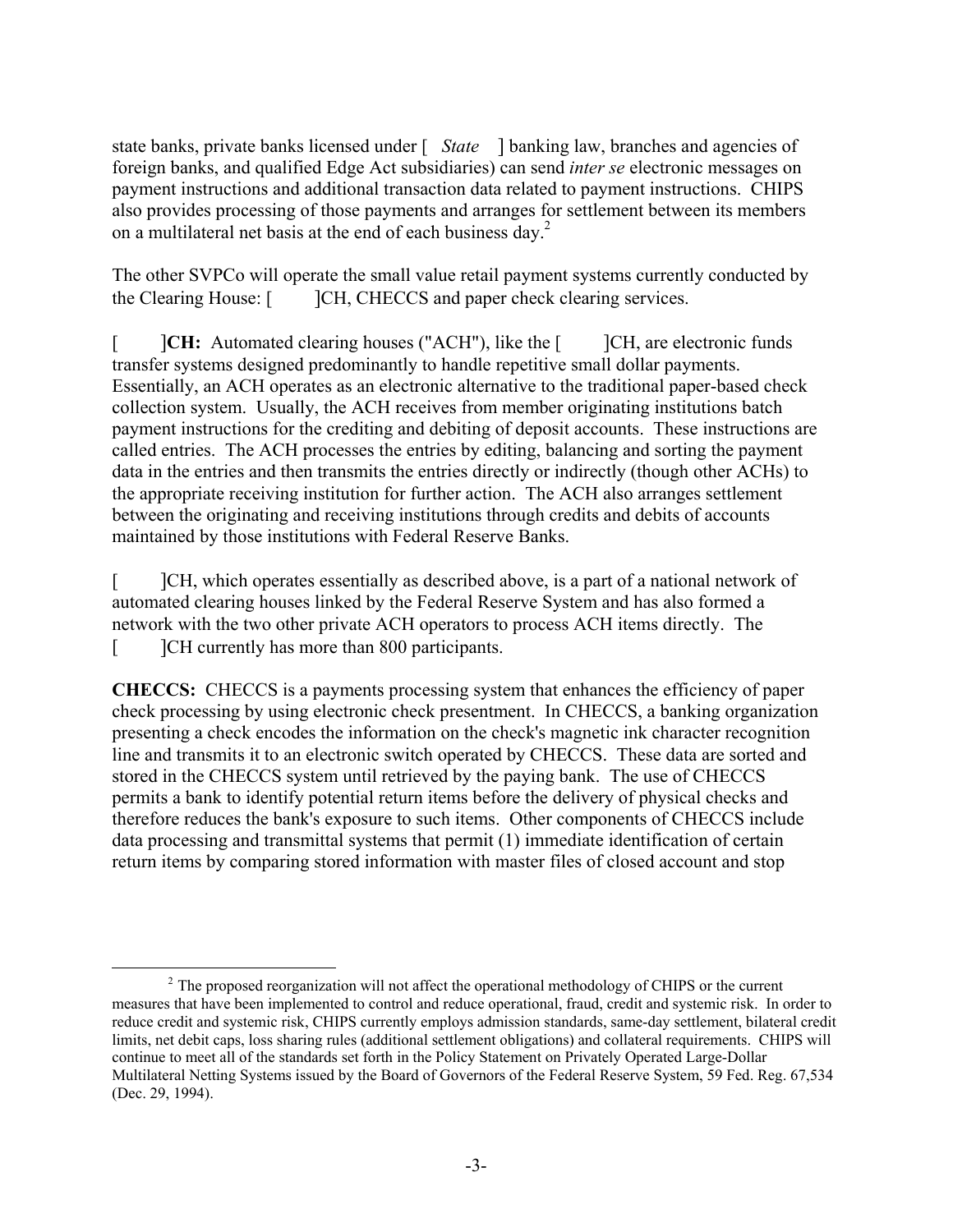payment information, and (2) permits paying banks electronically to transmit return item notices.

**Paper-based Systems**: The SVPCo will also provide conventional paper check clearing services through which members of the Holding Company will exchange checks, coupons and other certificates of value among themselves on the premises of the SVPCo. The SVPCo will record the transactions and calculate net settlement amounts and arrange to have the resulting amounts settled through the Federal Reserve Bank of [ *State* ].

# *b. Facilitating Activities and Supporting Services*

**Holding Company:** When the reorganization is completed, it is anticipated that the Holding Company itself will not conduct any payment systems activities. Instead, the activities of the Holding Company will consist of holding interests in its subsidiaries and providing "trade association services." Trade association services will consist primarily of submitting comments in respect of regulatory and legislative proposals, filing briefs as *amicus curiae* in judicial actions and submitting requests for regulatory interpretations, in each case where the proposal, action or matter affects the banking industry. The Holding Company is also expected to own the real property currently owned on behalf of the Clearing House (although such property may also be held through ServiceCo).

**ServiceCo:** ServiceCo will engage solely in the provision of services to the Holding Company's subsidiaries. Such services will consist primarily of data processing and data transmission services, databases and facilities. Specifically, ServiceCo will own and operate the computer facilities and related licenses used by the Holding Company's subsidiaries in their activities. ServiceCo will provide data processing services and access to its facilities to each of the Holding Company's subsidiaries.

*3. Ownership* 

Each of the ten current members of the Clearing House will become a member of, and acquire an equal limited liability company interest in, the Holding Company. The affairs and activities of each Clearing House LLC are governed by a limited liability company agreement ("LLC Agreement").

[XXX] will be owned in part by the Holding Company and in part by the participants in CHIPS. [ XXX ] will have two classes of members, Class A members and Class B members. Each banking organization that is a participant in CHIPS (or becomes a participant after the date of the reorganization) will become a Class A member, and Class A membership will be limited to CHIPS participants. The Holding Company will be the only Class B member.

Ninety-nine percent of the common limited liability company interests in [ XXX ] will be held by the Class A members and will be allocated per capita among them. The Holding Company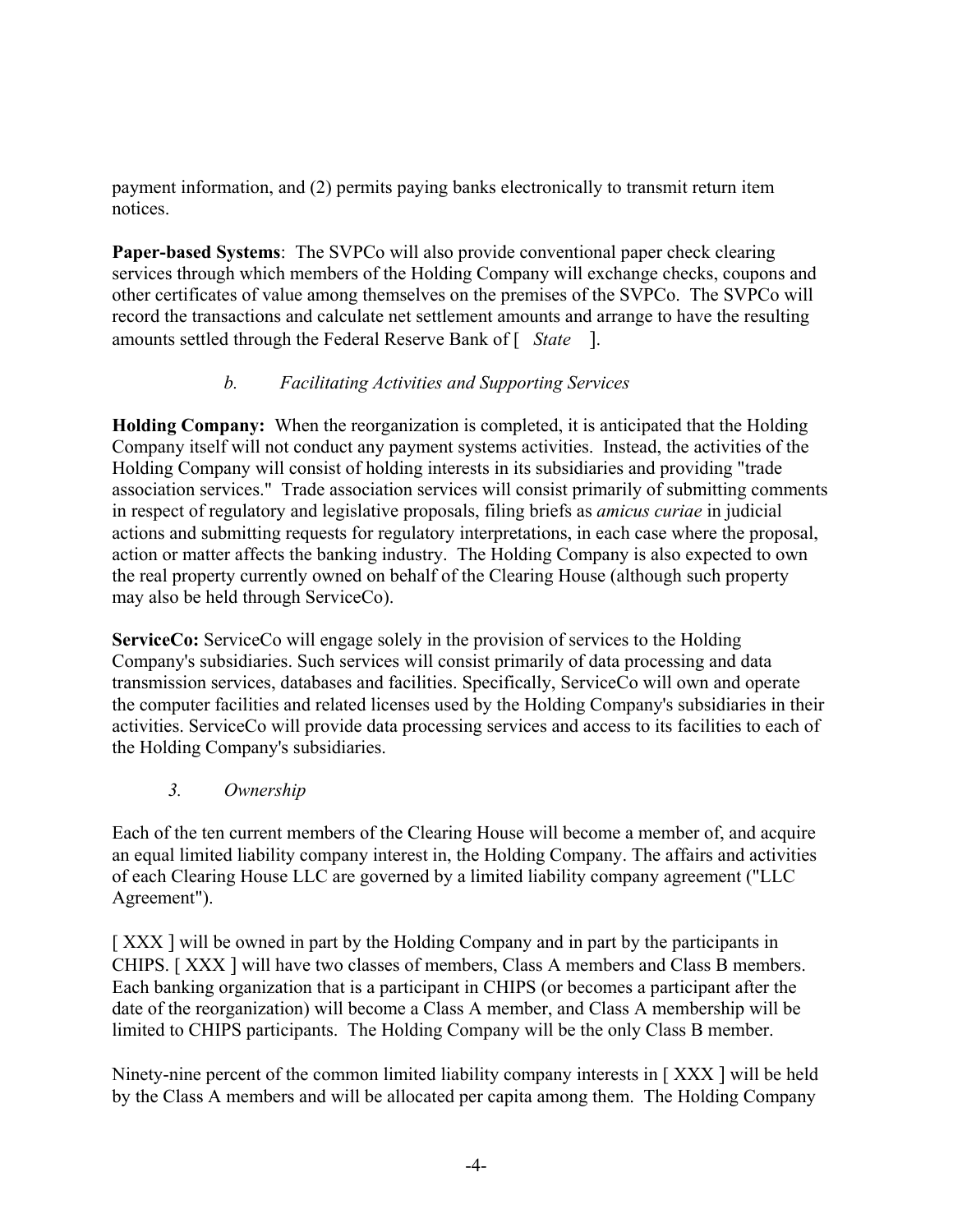(as the Class B member) will have only a 1 % common limited liability company interest, but it will elect a majority of the [XXX ] Board.

ServiceCo and (initially) the SVPCo's will be wholly owned by the Holding Company. The ownership structure of the SVPCo's, however, is expected to change over time. It is anticipated that one or more of the SVPCo's will in the future become partly owned by the participants in the payment systems operated by it. In that case, the ownership structure of the SVPCo would be modeled after that of [XXX ].

# *4. Governance*

Each of the Clearing House LLCs will be managed by a Board of Directors (except ServiceCo). With respect to the Holding Company, each member of the Holding Company will be entitled to appoint one Director, and each Director will have one vote on all matters coming before the Board. Each member of the Holding Company will have one vote on all matters presented to the members, as such.

[XXX] will be managed by a ten-member Board of Directors. The Holding Company (as the Class B member) will be entitled to elect six of the Directors, and the Class A members will be entitled to elect the remaining four Directors. Every Director must be an executive officer of a Class A member of [ XXX ] and no two Directors may be officers of the same Class A member (or of affiliated Class A members). Each Director will be entitled to one vote on all matters coming before the Board.

The Class A members and the Class B member of [ XXX ] will vote as separate classes on all matters presented to the members, and all actions by the members will require the affirmative vote of both the Class A members and the Class B member. Although each Class A Member will have an equal common limited liability company interest in [XXX], each Class A member's vote will be weighted based on the member's usage of CHIPS over a specified period.

As the sole member, the Holding Company will initially be entitled to appoint all Directors of any SVPCo. If any SVPCo becomes partially owned by participants, the participants will become entitled to elect a minority of its Directors in a voting arrangement expected to be similar to that of [XXX]. ServiceCo will be managed directly by the Holding Company, as sole member, and will not have a Board of Directors.

# *5. Other Material Terms of the LLC Agreements*

The LLC Agreement of each Clearing House LLC provides that the LLC shall not directly or indirectly carry on any activity that would prohibit a national bank or a member bank of the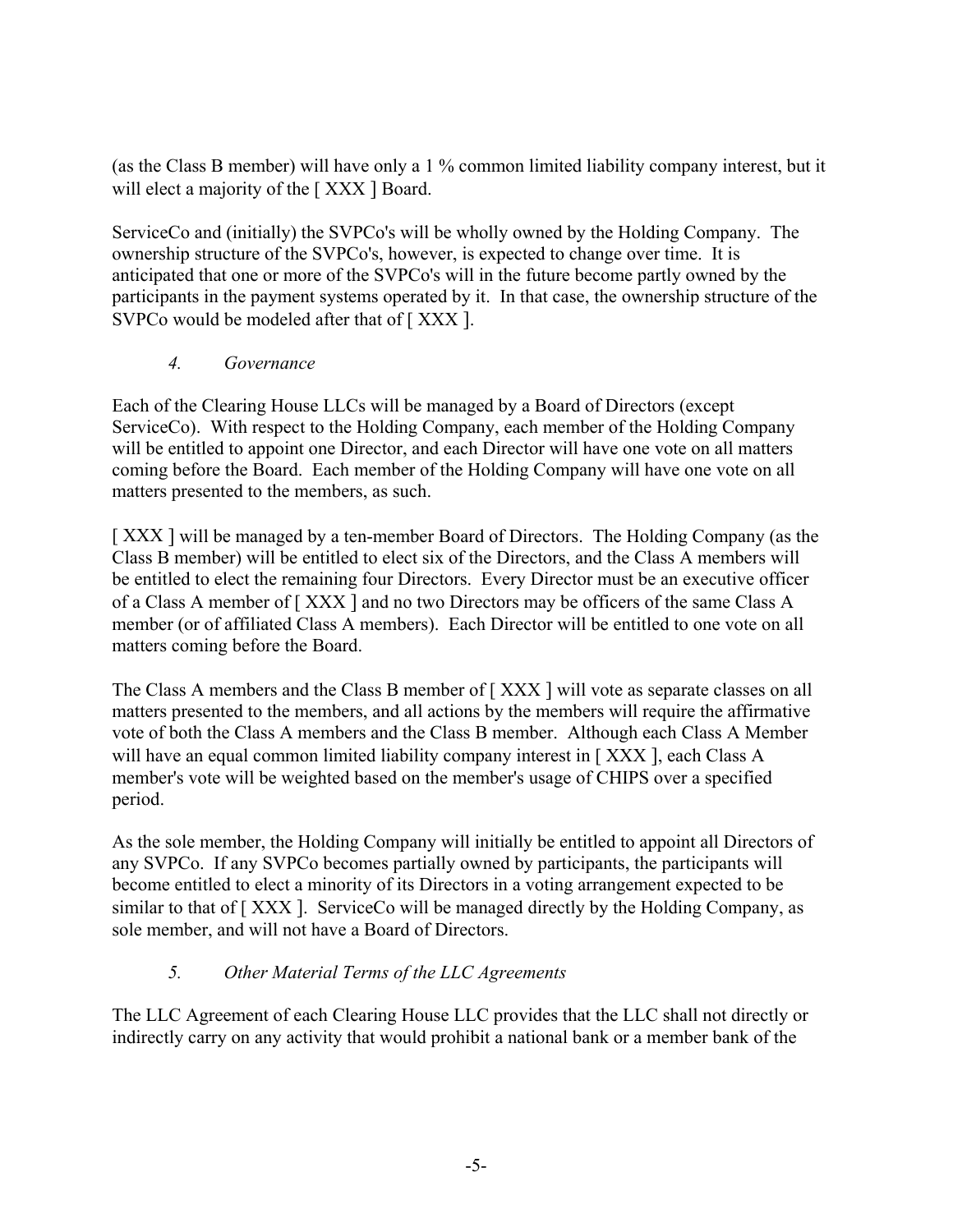Federal Reserve System from being a member of the LLC.<sup>3</sup> In addition, the LLC Agreements provide that a member may withdraw for any reason and without the consent of any other member (subject, in the case of [XXX ] and any SVPCo, to thirty days written notice).

Membership in the Clearing House LLC's will be limited to banking organizations. In the case of the Holding Company, the LLC Agreement limits membership to commercial banks and trust companies. In the case of [ XXX ], the LLC Agreement limits membership to the Holding Company and to banking organizations that are participants in CHIPS (or in another electronic funds transfer system that may from time to time be operated by [ XXX ]). Membership in a SVPCo will be limited to the Holding Company and institutions that are participants in the payment system(s) operated by the SVPCo. Under their respective LLC Agreements, membership in the Clearing House LLC's (except ServiceCo) will be subject to restrictions on transferability. With certain exceptions, a member may not transfer any part of its interest without the consent of the Board of Directors.

None of the LLC Agreements of the Clearing House LLC's will require any member to make any capital contribution other than upon admission. From time to time, however, a Clearing House LLC may request additional contributions from members (including for expenses). In the case of the Holding Company, the failure of a member to make a requested contribution may be grounds for expulsion.

#### *B. Discussion*

Your letter raises the issue of the authority of a national bank to make a non-controlling investment in a limited liability company. In a variety of circumstances, the OCC has permitted national banks to own, either directly, or indirectly through an operating subsidiary, a minority interest in an enterprise. The OCC has said that national banks are legally permitted to make a minority investment in an LLC provided four criteria or standards are met. *See* Interpretive Letter No. 732, reprinted in, [1995-1996 Transfer Binder] Fed. Banking L. Rep. (CCH) ¶ 81-049 (May 10, 1996); Interpretive Letter No. 692, reprinted in [Current Transfer Binder] Fed. Banking L. Rep. (CCH) ¶ 81,007 (Nov. 1, 1995), and OCC Interpretive Letter No. 694, reprinted in [Current Transfer Binder] Fed. Banking L. Rep.  $(CCH)$  ¶ 81,009 (Dec. 13, 1995).<sup>4</sup> These standards, which have been distilled from our previous decisions on permissible minority investments for national banks and their subsidiaries, are:

<span id="page-5-0"></span><sup>&</sup>lt;sup>3</sup> We interpret this language to mean that the LLCs will engage only in activities that are part of or are incidental to the business of banking. If this interpretation is incorrect, the language in the LLC Agreements should be changed to conform to this interpretation.

<span id="page-5-1"></span> $4$  See also 12 C.F.R. § 5.36(b). National banks are permitted to make various types of equity investments pursuant to 12 C.F.R. § 24(Seventh) and other statutes.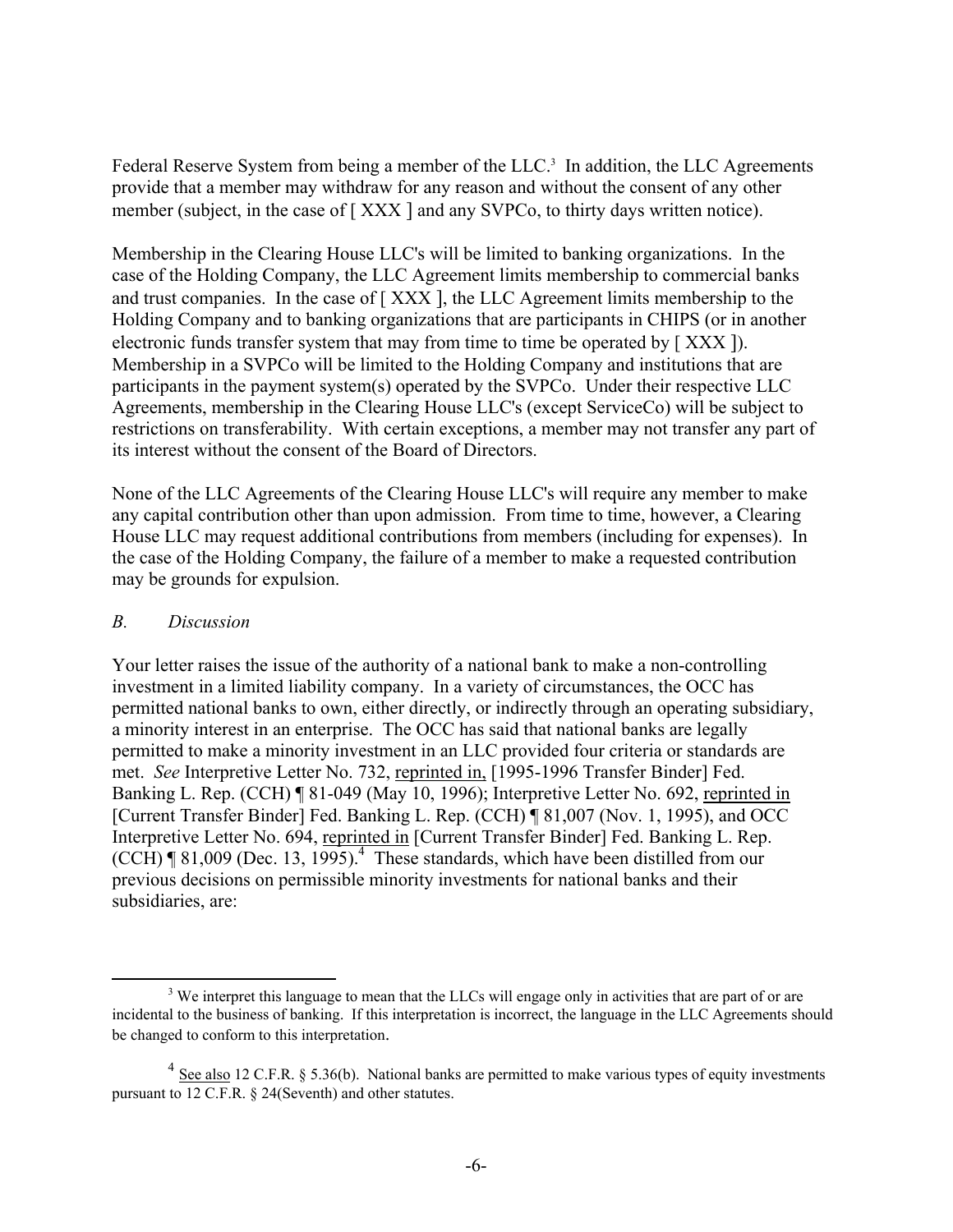(1) The activities of the enterprise in which the investment is made must be limited to activities that are part of or incidental to the business of banking.

(2) The bank must be able to prevent the enterprise from engaging in activities that do not meet the foregoing standard, or be able to withdraw its investment.

(3) The bank's loss exposure must be limited, as a legal and accounting matter, and the bank must not have open-ended liability for the obligations of the enterprise.

(4) The investment must be convenient or useful to the bank in carrying out its business and not a mere passive investment unrelated to that bank's banking business.

I conclude, as discussed below, that the proposed investments by national banks in the Clearing House LLCs satisfy these four criteria.

### *1. The activities of the enterprise in which the investment is made must be limited to activities that are part of or incidental to the business of banking*

The National Bank Act, in relevant part, provides that national banks shall have the power:

[t]o exercise … all such incidental powers as shall be necessary to carry on the business of banking; by discounting and negotiating promissory notes, drafts, bills of exchange, and other evidences of debt; by receiving deposits; by buying and selling exchange, coin, and bullion; by loaning money on personal security; and by obtaining, issuing, and circulating notes ...

12 U.S.C. § 24(Seventh).

The Supreme Court has held that the powers clause of 12 U.S. C. § 24(Seventh) is a broad grant of power to engage in the business of banking, including but not limited to the enumerated powers and the business of banking as a whole. See NationsBank of North Carolina N.A. v. Variable Life Annuity Co., 115 S. Ct. 810 (1995) ("VALIC"). Judicial cases reflect three general principles used to determine whether an activity is within the scope of the "business of banking": (1) is the activity functionally equivalent to or a logical outgrowth of a recognized banking activity; (2) would the activity respond to customer needs or otherwise benefit the bank or its customers; and (3) does the activity involve risks similar in nature to those already assumed by banks. See, e.g.*,* Merchants' Bank v. State Bank, 77 U.S. 604, 648 (1871) (certification of checks has grown out of the business needs of the country and involves no greater risk than a bank giving a certificate of deposit); M&M Leasing Corp. v. Seattle First Nat'l Bank, 563 F.2d 1377, 1382-83 (9th Cir. 1977), cert .denied, 436 U.S. 987 (1978) (personal property lease financing is "functionally interchangeable" with the express power to loan money on personal property); American Ins. Assoc. v. Clarke, 865 F.2d 278,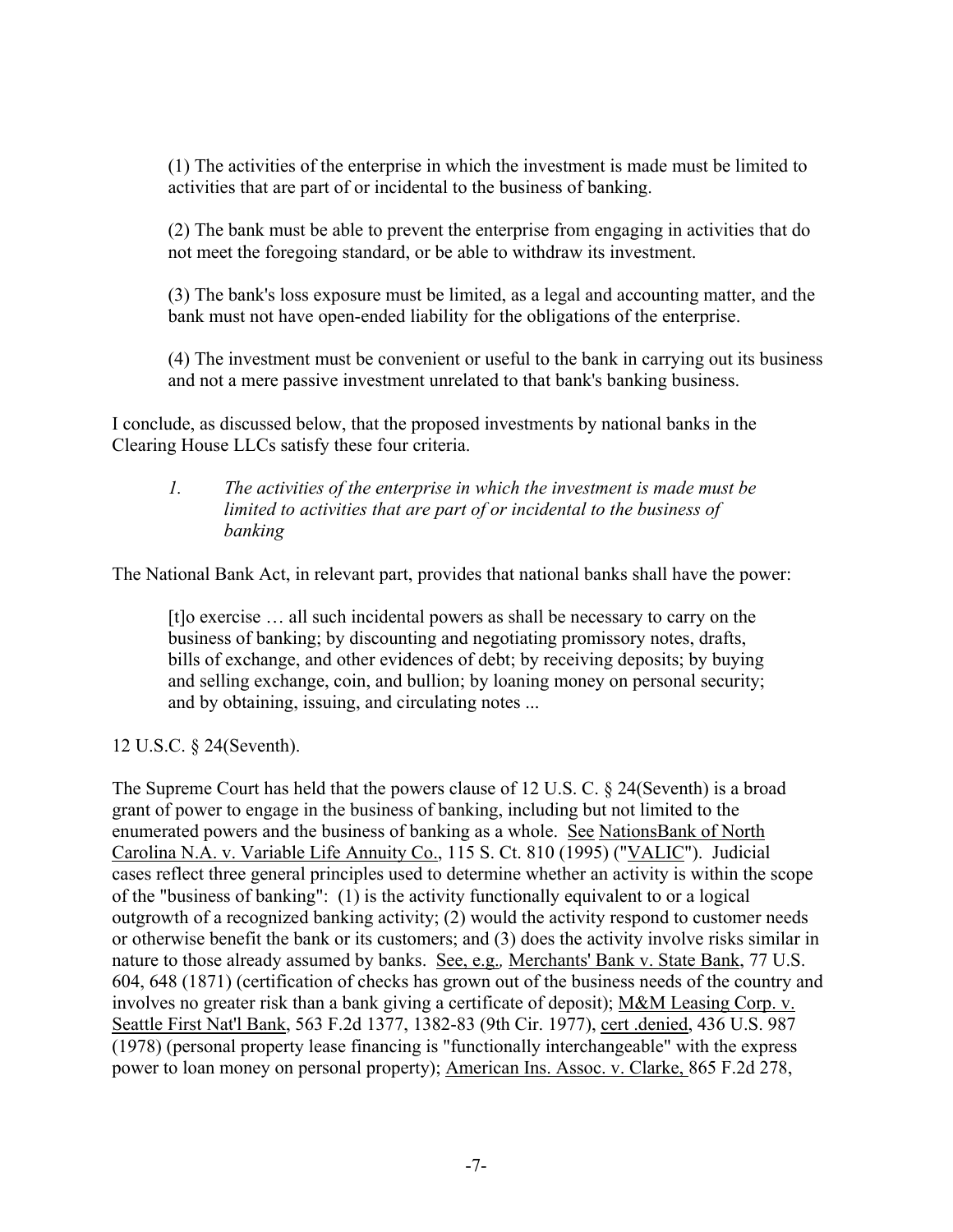282 (D.C. Cir. 1988) (standby credits to insure municipal bonds is "functionally equivalent" to the issuance of a standby letter of credit). Further, as established by the Supreme Court in VALIC, national banks are authorized to engage in an activity if it is incidental to the performance of the five enumerated powers in section 24(Seventh) or if it is incidental to the performance of an activity that is part of the business of banking.

## *a. Payments related activities*

Modern electronic clearing house activities, such as those of the proposed LLCs, involve three distinct services: electronic payments message transmission, electronic payments processing, and payments settlement among members. All three services relate to different aspects of the payments systems that, as OCC recently noted, are central to banking.<sup>5</sup> Each of these three services is clearly within the business of banking and is, thus, permissible for national banks.

**Transmission of electronic messages related to payments:** It is well established that a national bank may use electronic means to perform services expressly or incidentally authorized to national banks.<sup>[6](#page-7-1)</sup> The OCC Interpretive Ruling setting forth this authority was recently revised, in recognition of the rapid advancement of technology, to authorize a national bank to "perform, provide, or deliver through electronic means and facilities any activity, function, product, or service that it is otherwise authorized to perform, provide, or deliver." 61 Fed. Reg. 4849 (1996) *codified at* 12 C.F.R. § 7.1019.

Accordingly, the OCC has found that, as part of the business of banking, national banks may provide for the electronic transmission of banking, financial, or related economic data and thereby establish communication or data networks that support banking and financial transactions.<sup>7</sup> Thus, for example, in OCC Interpretive Letter No. 732, supra, the OCC

<span id="page-7-0"></span> $\frac{1}{5}$ <sup>5</sup> "Banks are the most important institutional participants in the nation's payment system. They deal with cash, issue, process, clear and settle checks and similar monetary instruments, administer credit card and debit card programs for consumers and merchants, and transfer funds electronically in a variety of situations and circumstances." OCC Conditional Approval Letter No. 220, 1996 OCC Ltr. LEXIS 140 (Dec. 2, 1996) (the "Mondex Letter").

<span id="page-7-1"></span><sup>&</sup>lt;sup>6</sup> See OCC Interpretive Letter No. 677, reprinted in [1994-1995 Transfer Binder] Fed. Banking L. Rep. (CCH) ¶ 83,625 (June 28, 1995); OCC Interpretive Letter No. 284, reprinted in [1983-1984 Transfer Binder] Fed. Banking L. Rep. (CCH) ¶ 85,448 (Mar. 26, 1984); and OCC Interpretive Letter No. 449, reprinted in [1988-1989 Transfer Binder] Fed. Banking L. Rep. (CCH) ¶ 85,673 (Aug. 23, 1988).

<span id="page-7-2"></span><sup>&</sup>lt;sup>7</sup> See OCC Interpretive Letter No. 653, reprinted in [1994-1995 Transfer Binder] Fed. Banking L. Rep. (CCH) ¶ 83,601 (December 22, 1994)(national bank may establish a network to act as an informational and payments interface between insurance underwriters and their agents); OCC Interpretive Letter No. 516, reprinted in (1990-91 Transfer Binder] Fed. Banking L. Rep. (CCH) ¶ 83,220 (July 12, 1990) (national bank may provide electronic communications channels for persons participating in securities transactions); OCC Interpretive Letter No. 513, reprinted in [1990-91 Transfer Binder] Fed. Banking L. Rep. (CCH) ¶ 83,215 (June 18, 1990) (national bank may provide an electronic network for the transmission of visual, voice and data communications for other financial institutions); OCC Interpretive Letter No. 346, reprinted in [1985-1987] Transfer Binder] Fed. Banking Law. Rep. (CCH) ¶ 85,516 (July 31, 1985)(national bank may establish an electronic gateway for financial settlement services).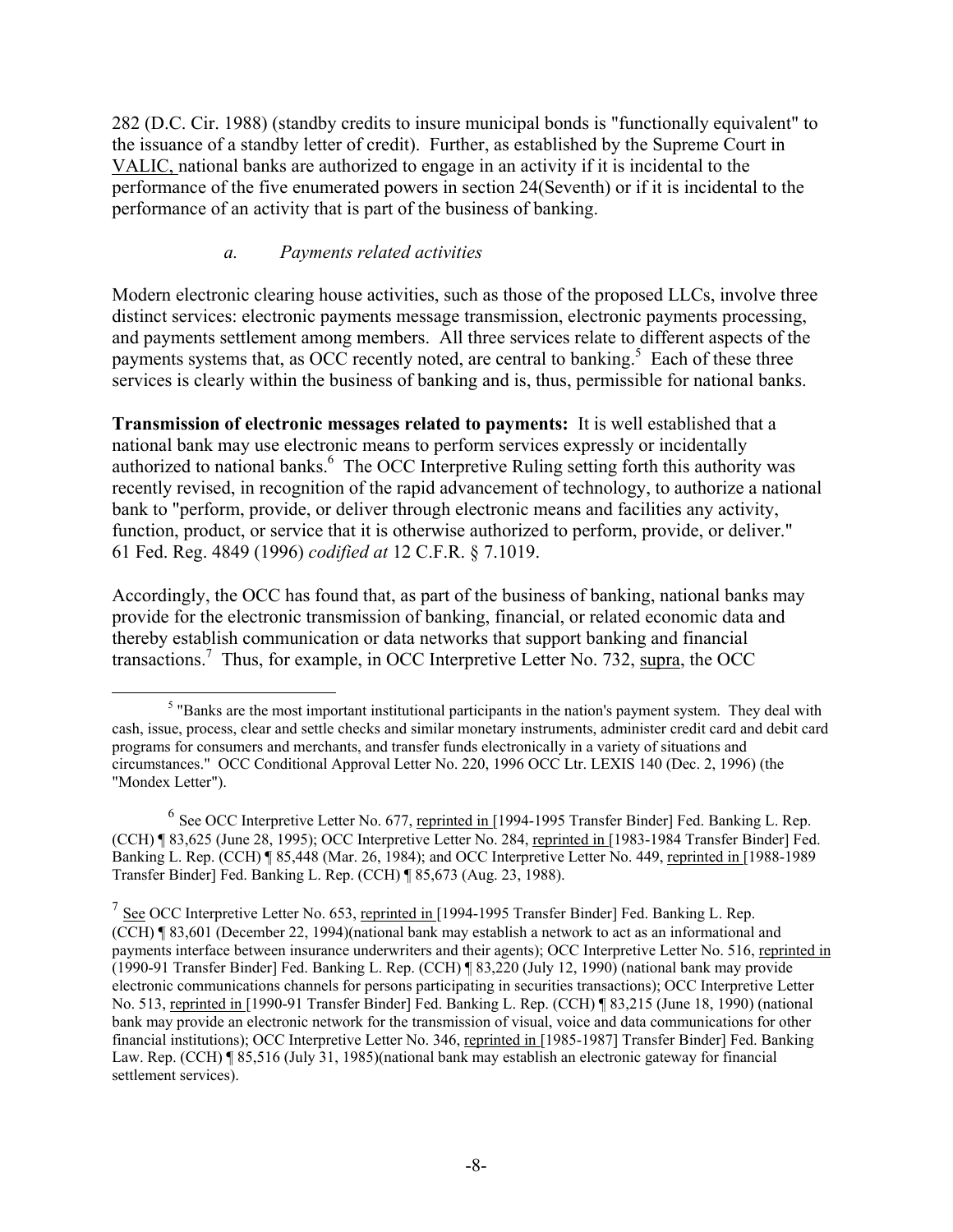permitted a national bank to assume a minority ownership in a company engaged in the design, development, and marketing of a network for electronic funds transfer and electronic commercial data interchange.<sup>[8](#page-8-0)</sup> Indeed, the OCC recently noted that electronically transmitted payments through clearing houses like CHIPS account for a very large portion of the total dollar value of all financial transactions. Mondex Letter, supra, at n. 10.

Electronic payments processing: The information and transaction processing that [XXX] and the other Clearing House LLCs will provide for participating institutions is permissible. The processing will involve banking, financial, or related economic data and, thus, is part of the business of banking. An earlier version of 12 C.F.R. § 7.1019 stated that "as part of its banking business and incidental thereto, a national bank may collect, transcribe, process, analyze, and store for itself and others, banking, financial, or related economic data." Interpretive Ruling 7.3500, 39 Fed. Reg. 14195 (Apr. 22, 1974). Although in its 1984 revision of the ruling, the OCC deleted this statement because it believed that "specific examples [of permissible electronic activities] are inappropriate given the imprecision of terms and rapid pace of change in the data processing industry," 49 Fed. Reg. 11157 (Mar. 26, 1984), the "analytical framework" embodied in the ruling remained the same. Id. There was no intent to narrow or restrict the substantive effect of the rule.<sup>[9](#page-8-1)</sup>

Clearing and settlement of payments among members: The OCC has long held that national banks may invest in and hold stock in clearing house associations in which they participate. Unpublished letter from James J. Saxon dated October 12, 1966; Unpublished letter from William B. Camp, dated November 18, 1966; Unpublished letter from Peter Liebesman dated January 26, 1981. Cf., Unpublished letter from James J. Saxon dated

<span id="page-8-0"></span> $\begin{array}{c|c}\n\hline\n\text{1} & \text{2} & \text{3} \\
\hline\n\text{2} & \text{3} & \text{4}\n\end{array}$ <sup>8</sup> The Clearing House LLCs will transmit not only payment instructions, but also information related to payments instructions. This will be permissible. As part of the business of banking, national banks can transmit data or information and electronic documents connected with funds transfer, such as electronic data interchange ("EDI") services. See Interpretive Letter No. 732, supra (a national bank may offer EDI services that allow businesses to electronically send and receive payments, invoices and orders worldwide). See also Interpretive Letter No. 419, reprinted in [1988-1989 Transfer Binder] Fed. Banking Law. Rep. (CCH) ¶ 85,643 (February 18, 1988) (national bank providing specialized electronic payment systems for health care providers and insurance carriers can also transmit as part of that payment service treatment information from the health care providers to the insurance carriers that was used by the insurance carrier to determine how the amount to be payed should be allocated among potential payors).

<span id="page-8-1"></span><sup>&</sup>lt;sup>9</sup> OCC Interpretive Letter No. 677, supra. See also OCC Interpretive Letter No. 737, reprinted in, [Current Transfer Binder] Fed. Banking Law. Rep. (CCH) ¶ 81-101 (Aug. 19, 1996) (to be published) (national bank may provide transaction and information processing services to support an electronic stored value system); OCC Interpretive Letter No. 653, supra, (national bank may act as an informational and payments interface between insurance underwriters and general insurance agents); OCC Letter No. 346, supra, (national banks may maintain records on commodities transactions).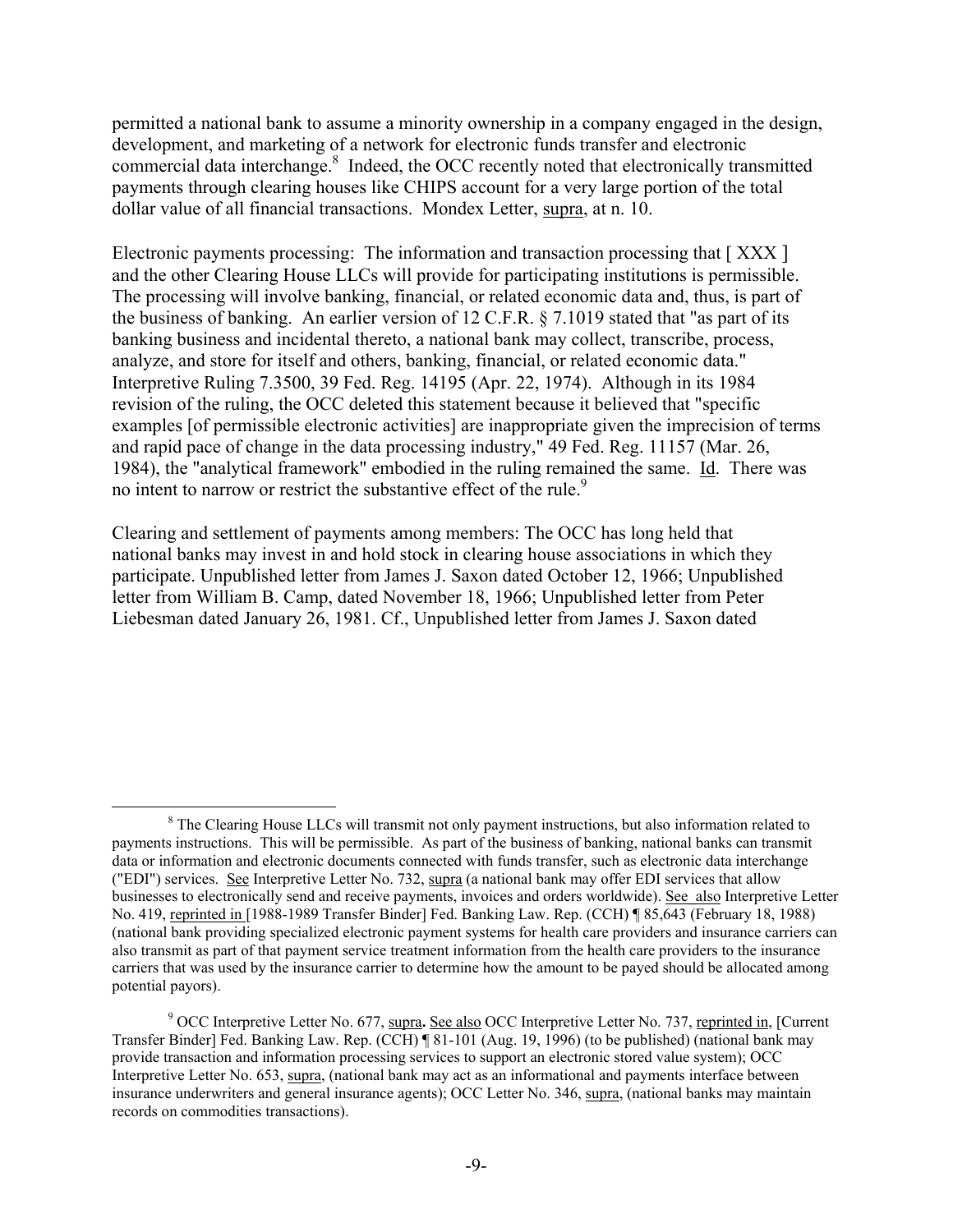January 28, 1964; Unpublished letter from Robert B. Serino dated July 26, 1989; and OCC Interpretive Letter No. 692, supra. Case authority also holds that this is a permissible activity for national banks. Philler v. Patterson, 168 Pa. 468, 32 A. 26 (1895); Crane v. The Fourth National Rank, 173 Pa. 556, 34 A. 296 (1896). Cf., Andrew v. Farmers & Merchants Savings Bank, 245 N.W. 226, 229 (Iowa 1932). The use of electronic technology to conduct clearing and settlement activities does not change this conclusion. OCC Interpretive Letter No. 737, supra (the collection, processing, and settlement of payments in a stored value system is part of the business of banking).<sup>10</sup>

## *b. Facilitating Activities and Supporting Services*

The Holding Company and ServiceCo will not conduct any payment systems activities, but instead will provide general services to facilitate and support the business operations of the other Clearing House LLCs. These supporting activities are not part of the business of banking per se, but they are permissible incidental activities because they facilitate, support and, hence, are "necessary to" the operation of the other LLCs as businesses.

Some permissible incidental activities of national banks are not necessarily incident to specific banking services or products, but rather to the operation of the bank as a business: they facilitate general operation of the bank as a business enterprise. These facilitating activities include hiring employees, issuing stock to raise capital, owning or renting equipment, borrowing money for operations, purchasing the assets and assuming the liabilities of other financial institutions. While no express grants of authority to conduct these activities exist, various federal statutes have implicitly recognized and regulated these business activities of national banks. For example, the statutes refer to limits on persons who can serve as bank employees.<sup>11</sup> In each case, the statutes have assumed the existence of the corporate power to conduct the activity. These powers are incidental to the general grant of power to conduct a "business" under  $12 \text{ U.S.C. } 24$ (Seventh) and do not need express enumeration.<sup>12</sup>

<span id="page-9-0"></span><sup>&</sup>lt;sup>10</sup> See also Mondex Letter (national banks may invest in an LLC providing clearing and settlement for an open stored value system); OCC Interpretive Letter No. 731, reprinted in [Current Transfer Binder] Fed. Banking Law. Rep. (CCH) ¶ 81,048 (July 1, 1996) (national banks may enter into a contract with a public authority to operate on behalf of the authority an electronic toll collection system); OCC Interpretive Letter No. 732, supra (national banks may provide electronic data interchange services that, among other things, provide for payments by EFT); and OCC Interpretive Letter No. 419, supra (national bank may provide a service that facilitates settlement and payment of health claims using EFT technology).

<span id="page-9-2"></span><span id="page-9-1"></span><sup>&</sup>lt;sup>11</sup> See, e.g., 12 U.S. C. 78 (persons ineligible to be bank employees).

<sup>&</sup>lt;sup>12</sup> Memorandum dated November 18, 1996, to Eugene A. Ludwig, Comptroller of the Currency, from Julie L. Williams, Chief Counsel, "Legal Authority for Revised Operating Subsidiary Regulation," reprinted at [Current Transfer Binder] Fed. Banking Law. Rep. (CCH) ¶ 90-464 ("Williams Memo").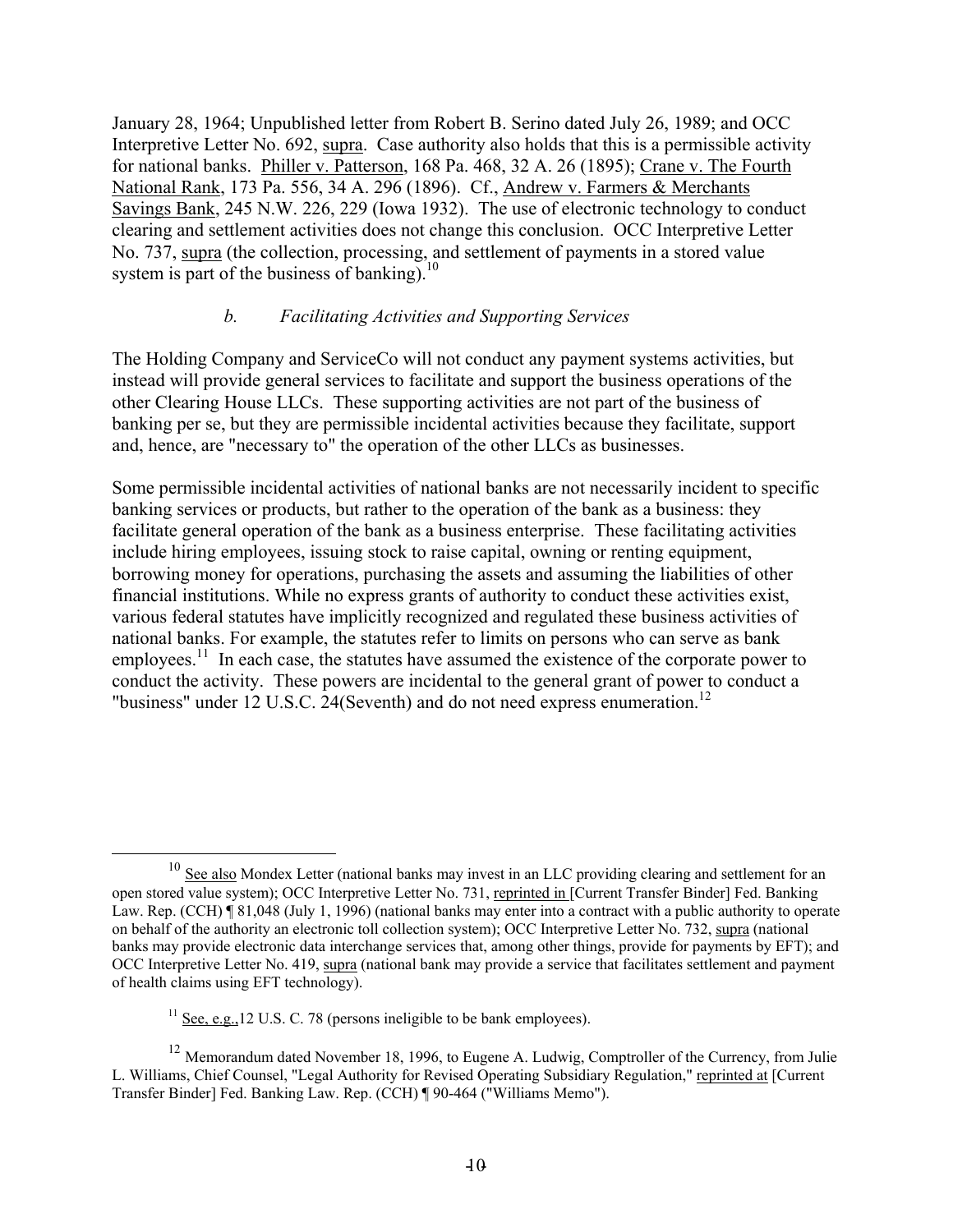The power to operate through optimal corporate structures, such as subsidiary corporations or joint ventures is an example of such permissible operational incidental activities. Such stock ownership is not among the powers expressly granted to national banks in 12 U.S.C. 24(Seventh) nor does it fall within the "business of banking" in the sense that it is a banking activity. Nevertheless, statutes refer to the existence of bank subsidiaries, indicating that subsidiaries were contemplated as permissible and that the incidental power to hold and operate them is implied. $13$ 

In this case, the Holding Company will hold interests in its subsidiaries. This would be a permissible activity for a national bank; it is an exercise of the business facilitating incidental power to reconfigure the structure of what the banks own, i.e., the Clearing House, into a more desirable structure through which to conduct payments related activities on behalf of the investing banks.

Another "trade association service" provided by the Holding Company will be external communications and relations. The external communications conducted by the Holding Company will be relevant to banking industry issues and, specifically, payment system issues. Also, as part of this function, the Holding Company will become involved in litigation relating to issues of concern to the Holding Company's owners. These are permissible incidental facilitating activities. $14$ 

## *2. The Banks must be able to prevent the LLC from engaging in activities that do not meet the foregoing standard, or be able to withdraw their investment*

This is an obvious corollary to the first standard. It is not sufficient that the LLC's activities are permissible at the time the bank initially purchases LLC membership shares; they must also remain permissible for as long as the bank retains an ownership interest in the LLC.

The LLC Agreements will effectively provide that the LLC will only engage in activities that are part of or incidental to the business of banking. In addition, investing banks may withdraw

<span id="page-10-0"></span><sup>&</sup>lt;sup>13</sup> 12 U.S.C. 24(Seventh) (limitations on presupposed authority of national bank to own a subsidiary engaged in the safe deposit business); 12 U.S.C. 371d (limitations on the amount of investment permitted in a bank premises corporation subsidiary); and 12 U.S.C. 371c ("affiliates" includes subsidiaries owned by national banks). See also Williams Memo, supra.

<span id="page-10-1"></span><sup>&</sup>lt;sup>14</sup> The Holding Company may also own the real property currently owned on behalf of the Clearing House that is used to house it operations. Under 12 U.S.C. § 29, national banks are permitted to own real property "as shall be necessary for its accommodation in the transaction of its business." The ServiceCo will own and operate the computer facilities and related licenses used by the Holding Company's subsidiaries in the conduct of their activities. These activities are clearly permissible for national banks.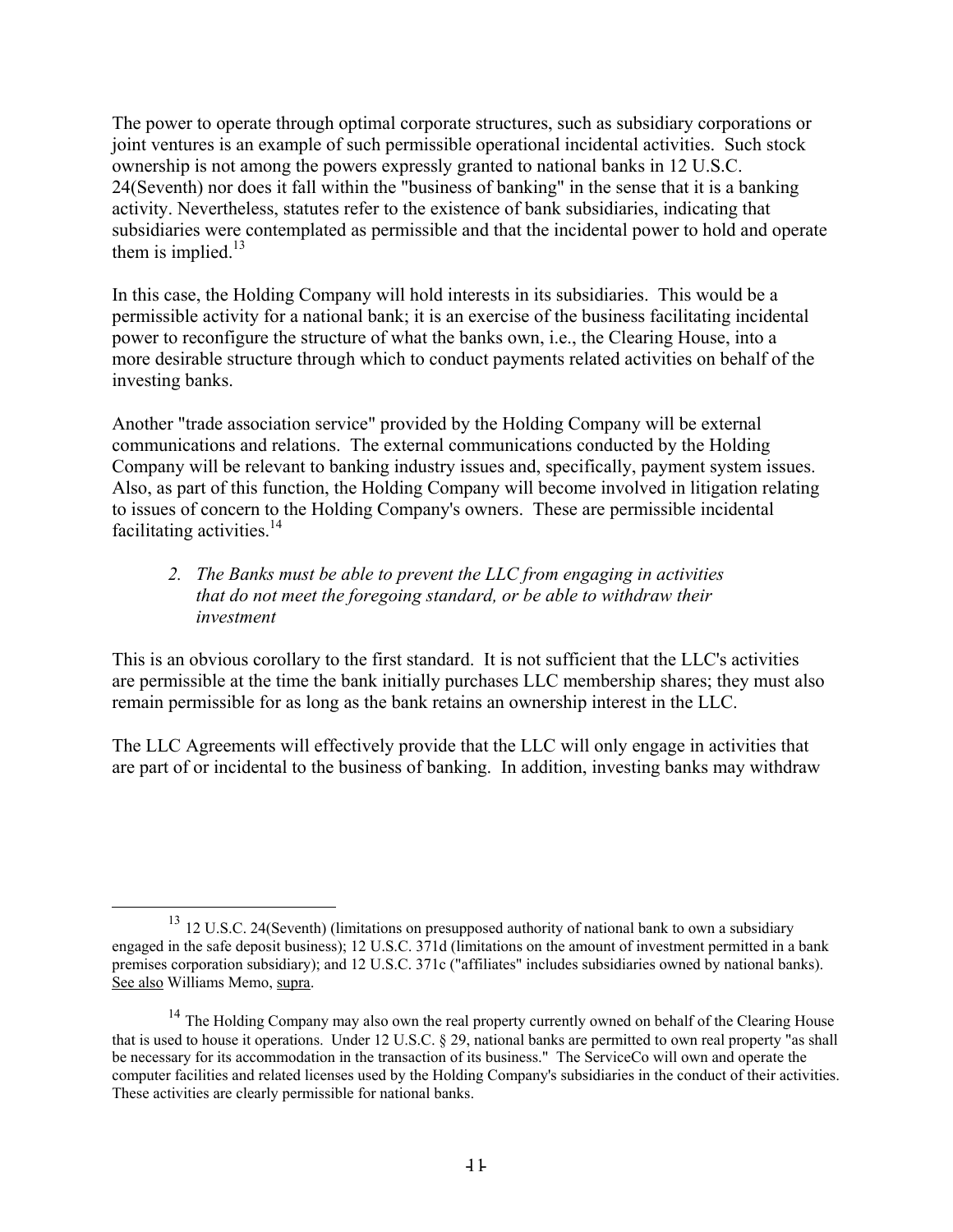from the Clearing House LLCs without the consent of the other investors for any reason. including that an LLC is engaged in activities that are not permissible for a national bank.<sup>[15](#page-11-0)</sup>

*3. The Banks' loss exposure must be limited, as a legal and accounting matter, and the Banks must not have open-ended liability for the obligations of the enterprise* 

#### *a. Loss exposure from a legal standpoint*

A primary concern of the OCC is that national banks should not be subjected to undue risk. Where an investing bank will not control the operations of the entity in which the bank holds an interest, it is important that a bank's investment not expose it to unlimited liability. This is the case here. As a legal matter, investors in a Delaware LLC will not incur liability beyond their investment in the LLC by virtue of being a member or manager of the LLC -- even if they actively participate in the management or control of the business. Del. Code Ann. Tit. 6, § 18-303(a) (1994). Additionally, the LLC Agreements will provide that the investing banks will not be liable for any debt, obligation or liability of an LLC by reason of having invested in the LLC.

## *b. Loss exposure from an accounting standpoint*

In assessing a bank's loss exposure as an accounting matter, the OCC has previously noted that the appropriate accounting treatment for a bank's less than 20 percent ownership share or investment in an LLC is to report it as an unconsolidated entity under the equity method or cost of accounting. Under the equity method of accounting, unless the investor has extended a loan to the entity, guaranteed any of its liabilities, or has other financial obligations, the investor's losses are generally limited to the amount of the investment shown on the investor's books.<sup>16</sup> Similarly, under the cost method of accounting, the investor records an investment at cost, dividends, or distributions from the entity are the basis for recognition of earnings, and losses recognized by the investor are limited to the extent of the investment. In sum,

<span id="page-11-0"></span><sup>&</sup>lt;sup>15</sup> Under the LLC Agreements, thirty days written notice will be required to withdraw from [*XXX*] and the SVPCos.

<span id="page-11-1"></span><sup>&</sup>lt;sup>16</sup> See generally, Accounting Principles Board, Op. No. 18  $\S$  19 (1971). Under the equity method, the investor records the initial investment at cost and, then, adjusts the carrying amount to recognize the investor's pro rata share of subsequent earnings or losses in the LLC. When losses equal or exceed the carrying amount of the investment plus advances, the investment is reduced to zero value and no further losses need be recognized unless the investor has guaranteed obligations of the LLC or is otherwise committed to provide further financial support of the LLC. In contrast, under the cost method, the investor records the initial investment at cost and, then, adjusts the carrying amount to recognize dividends actually received. Operating losses are recognized if a series of losses or other factors indicate that a decrease in the value of the investment has occurred which is other than temporary. However, losses under the cost method are generally recognized only to the extent of the adjusted carrying amount of the investment.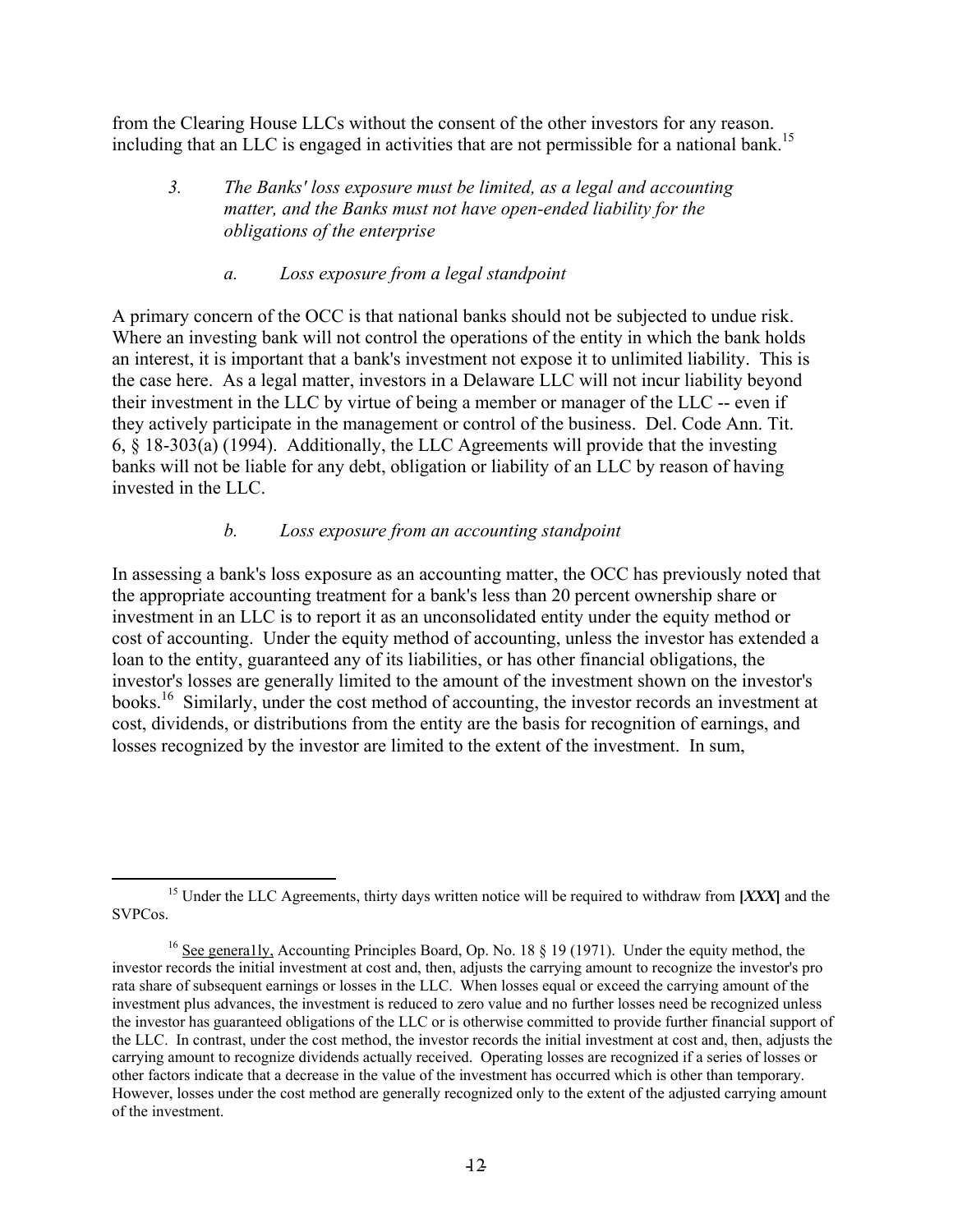regardless of which accounting method is used, the investing banks' potential loss is limited to the amount of its investment. The banks investing in the Clearing House LLCs will meet this requirement.

## *4. The investment must be convenient or useful to the Bank in carrying out its business and not a mere passive investment unrelated to that Bank's banking business*

A national bank's investment in an enterprise or entity that is not an operating subsidiary of the bank also must satisfy the requirement that the investment have a beneficial connection to the bank's business, i.e., be convenient or useful to the investing bank's business activities, and not be a mere passive investment unrelated to that bank's business activities. "Necessary" has been judicially construed to mean "convenient or useful." See Arnold Tours, 472 F.2d at 432. The provision in 12 U.S.C. § 24(Seventh) relating to the purchase of stock, derived from section 16 of the Glass-Steagall Act, was only intended to make it clear that section 16 did not authorize speculative investments in stock. See OCC Interpretive Letter No. 697, reprinted in [Current Transfer Binder] Fed. Banking L. Rep. (CCH) ¶ 81-102 (November 15, 1995). Therefore, a consistent thread running through our precedents concerning stock ownership is that it must be convenient or useful to the bank in conducting that bank's banking business. The investment must benefit or facilitate that business and cannot be a mere passive or speculative investment.

That requirement is met here. The Clearing House LLCs will be providing services to the investing banks that will enable the banks to offer payments services and carry out their banking business more efficiently and effectively. [ XXX ] will provide the investing banks with wholesale international electronic payments support. The SVPCo will provide the investing banks with small value payment support through [ ]CH, CHECCS, and a paper check clearing system. Thus, the LLCs will provide direct suppport for the business operations of the investing banks. Moreover, while the Clearing House LLCs may be established as for-profit organizations, it is expected that revenues from fees will be priced on a basis that will approximate expenses. Finally, there are substantial restrictions on the ability of investing banks to sell their interests in the Clearing House LLCs. T hese factors establish that the investment in these LLCs will be neither passive nor speculative.

# *C. Conclusion*

On the basis of the representations specified in your letter and other submitted materials, the OCC finds that national banks may invest in the LLCs in the manner and as described herein, provided:

(1) the LLCs will engage only in activities that are part of, or incidental to, the business of banking;